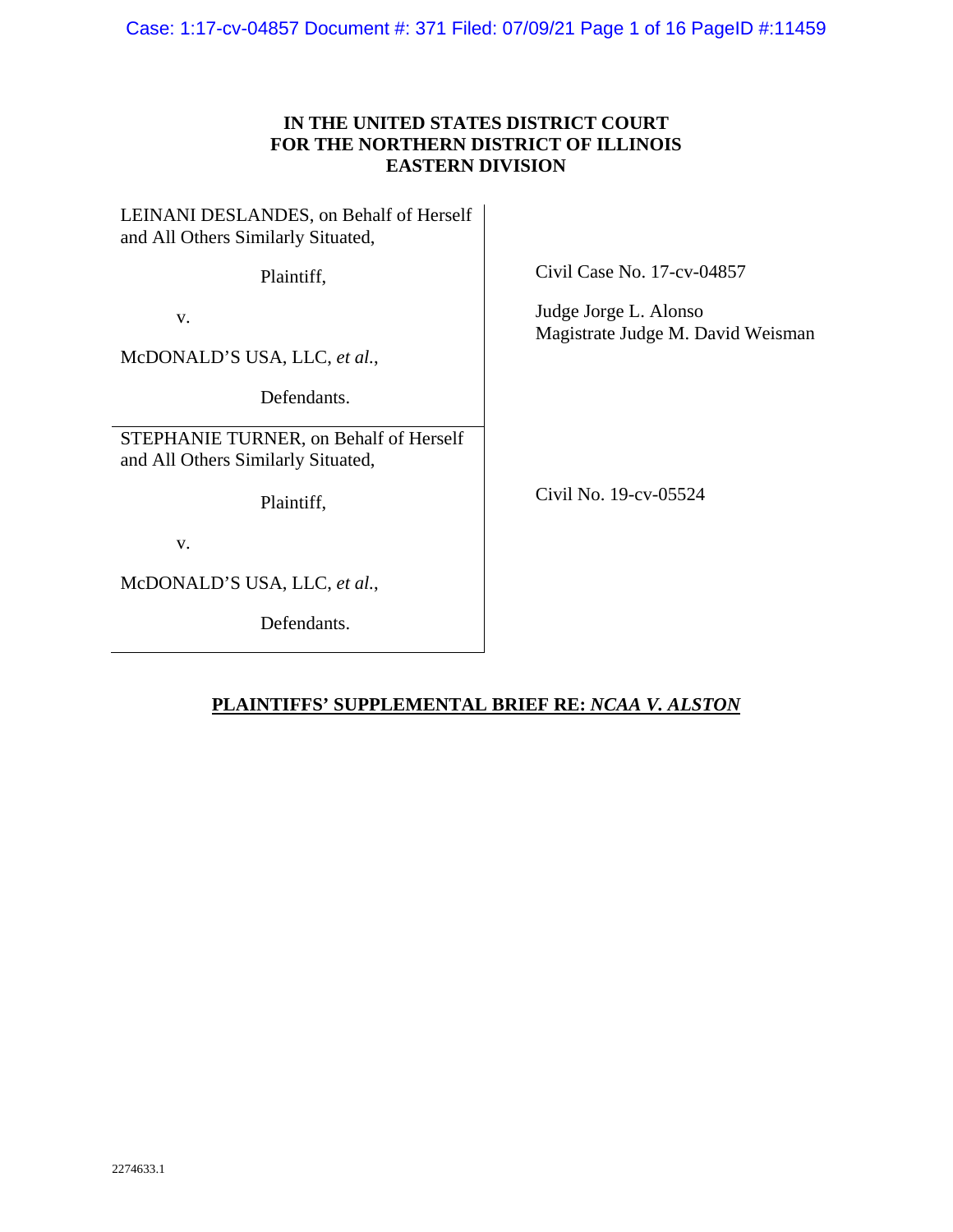# **TABLE OF CONTENTS**

# **Page**

| $\mathbf{I}$ . |    |                                                               |  |
|----------------|----|---------------------------------------------------------------|--|
| II.            |    | ALSTON CONFIRMS THAT THE QUICK-LOOK TEST IS APPROPRIATE       |  |
| III.           |    | ALSTON CONFIRMS THAT THE RULE OF REASON IS FLEXIBLE AND       |  |
|                | A. |                                                               |  |
|                | B. | McDonald's Purported Procompetitive Justification Is A Common |  |
|                |    |                                                               |  |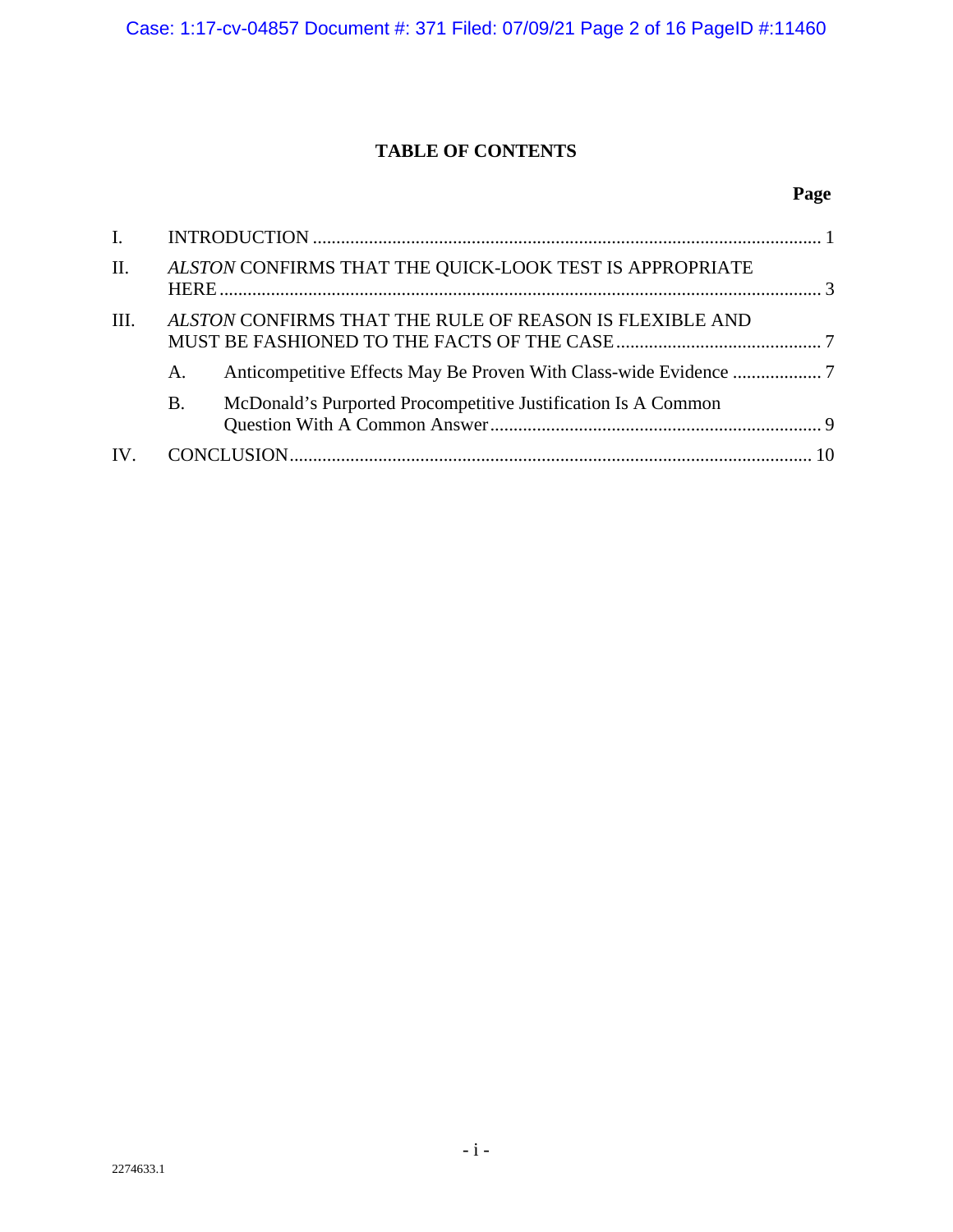## **TABLE OF AUTHORITIES**

## **Page**

| <b>Cases</b>                                                                                                                                         |
|------------------------------------------------------------------------------------------------------------------------------------------------------|
| Arizona v. Maricopa Cnty. Med. Soc'y,                                                                                                                |
| Blackburn v. Sweeney,                                                                                                                                |
| Cal. Dental Ass'n v. F.T.C.,                                                                                                                         |
| Chi. Pro. Sports Ltd. P'ship v. Nat'l Basketball Ass'n,                                                                                              |
| FTC v. Superior Court Trial Lawyers Ass'n,                                                                                                           |
| In re Sulfuric Acid Antitrust Litig.,                                                                                                                |
| Law v. Nat'l Collegiate Athletic Ass'n,                                                                                                              |
| National Collegiate Athletic Ass'n v. Board of Regents of University of Oklahoma,                                                                    |
| NCAA v. Alston,                                                                                                                                      |
| Polygram Holding, Inc. v. F.T.C.,                                                                                                                    |
| United States v. Topco Assocs., Inc.,                                                                                                                |
| <b>Treatises</b>                                                                                                                                     |
|                                                                                                                                                      |
| <b>Other Authorities</b>                                                                                                                             |
| Herbert J. Hovenkamp, Competition Policy for Labour Markets,<br>U. of Penn. Inst. for Law & Econ. Research Paper No. 19-29, at 11-13 (May 17, 2019), |

available at https://scholarship.law.upenn.edu/faculty\_scholarship/2090/ ................................ 9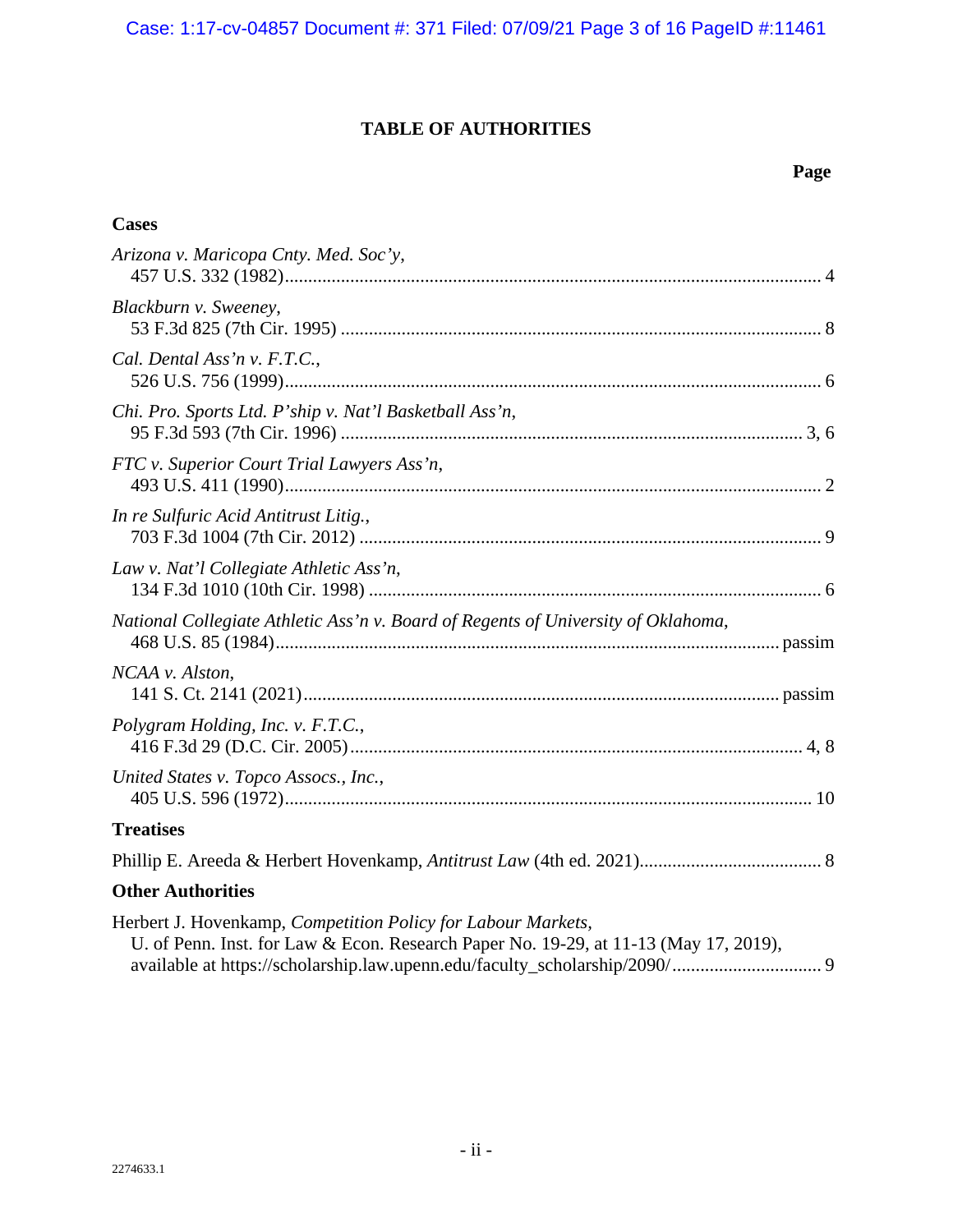### **I. INTRODUCTION**

*NCAA v. Alston*, 141 S. Ct. 2141 (2021), did not review a class certification order, so it does not squarely address Plaintiffs' motion. Nevertheless, its guidance on antitrust law confirms that class-wide evidence answers the common question whether McDonald's No-Hire Agreement was unlawful. Plaintiffs' motion should be granted.

*Alston* reiterates that the rule of reason is flexible, and requires a court to "furnish 'an enquiry meet for the case, looking to the circumstances, details, and logic of a restraint' to ensure that it unduly harms competition." 141 S. Ct. at 2160 (citation omitted). This Court has already held that an abbreviated form of the rule of reason—the quick-look test—is appropriate given the predictable anticompetitive effects that ensue from an explicit agreement between employers to refrain from competing for workers, a market allocation. Dkt. 53 at 14-15. The evidence here confirms the Court's holding at the pleading stage. The No-Hire Agreement's purpose was to prevent bidding wars among McOpCo and franchisees for employees, a fact even McDonald's purported defense of "protecting" investments in training concedes. Dr. Singer's regressions confirm the No-Hire Agreement suppressed wages, even after accounting for local economic factors and non-McDonald's employers. Applying the quick-look test is appropriate under *Alston*.

Even if a more elaborate version of the rule of reason applied, Plaintiffs have introduced class-wide evidence to meet that burden under *Alston*. Dr. Singer's finding of wage suppression would not be possible unless McDonald's and its franchisees collectively possessed wage-setting power over their employees notwithstanding the existence of other employers. That is precisely what *Alston* defines as the plaintiff's initial burden under the rule of reason. Thus, here, there is little practical difference between the quick-look test and an appropriately-fashioned rule of reason inquiry.

 Notwithstanding *Alston*'s clear message, McDonald's manages to find a way to turn the opinion—a unanimous victory for the *plaintiffs*—on its head. It wrongly asserts that *Alston* requires more in *this* case because labor restraints supposedly involve "potential procompetitive

-1-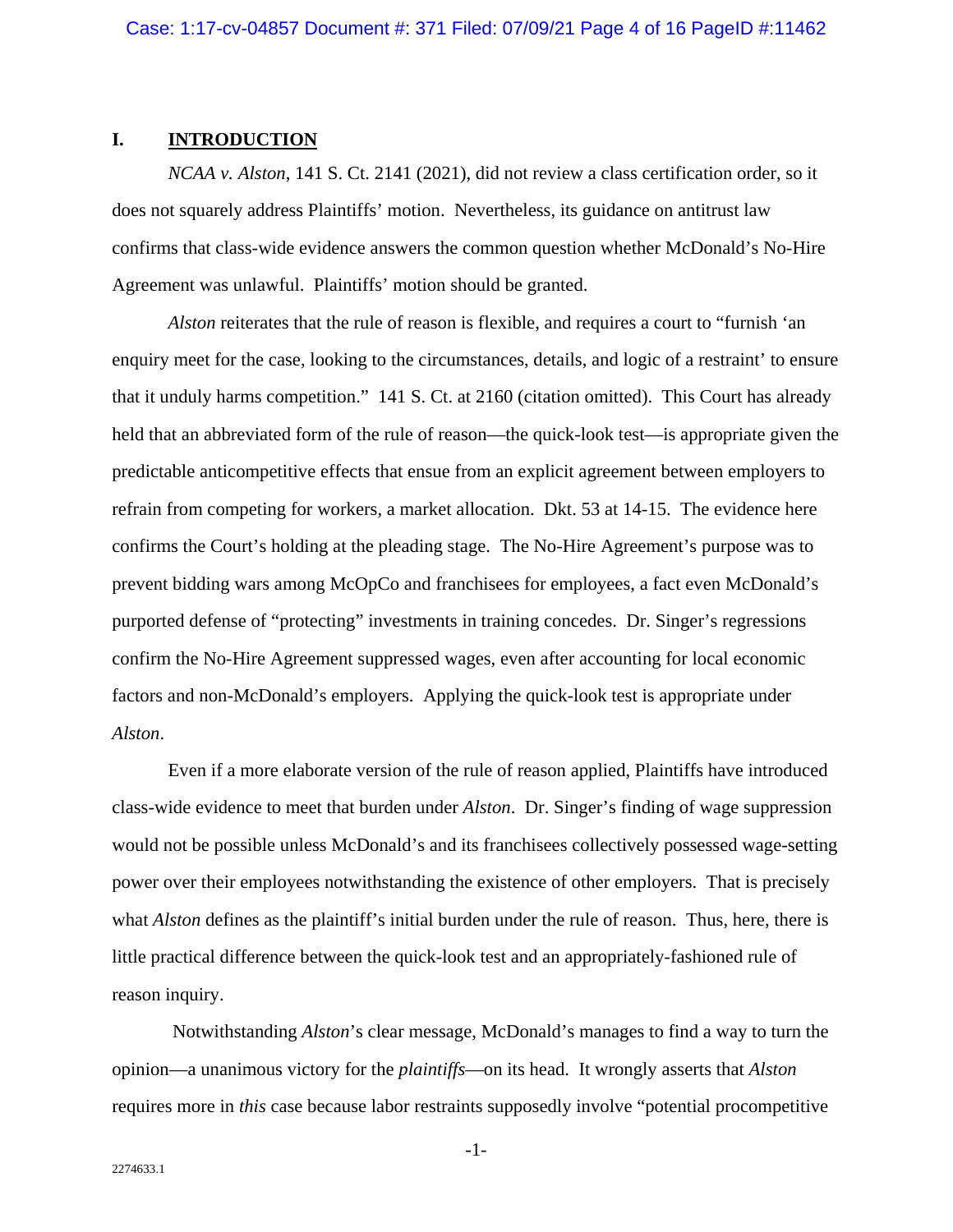benefits," and courts have not amassed sufficient experience "to bless or condemn them 'after only a quick look.'" Dkt. 367-1 at 2 (quoting *Alston*, 141 S. Ct. at 2156).

But this is wrong on at least two counts. *First*, the mere existence of purported procompetitive justifications cannot preclude the quick-look test. That is the *entire point* of the quick-look test: to give a defendant a chance to justify alleged misconduct that appears similar to a *per se* violation. *Second*, there is no special antitrust deference given to those who restrain competition for labor. *Alston* discusses approvingly *FTC v. Superior Court Trial Lawyers Ass'n*, 493 U.S. 411 (1990), which applied the *per se* standard to a horizontal agreement regarding lawyer compensation. 141 S. Ct. at 2159; *see also id.* at 2167-68 (Kavanaugh, J., concurring) ("Price-fixing labor is price-fixing labor. And price-fixing labor is ordinarily a textbook antitrust problem because it extinguishes the free market in which individuals can otherwise obtain fair compensation for their work."). Even in the specific and unusual context of NCAA athletics, where the product itself consists of performed coordination among competing schools, *Alston* acknowledges that the quick-look standard may be appropriate depending upon the nature of the restraint. *Id.* at 2155. For instance, *Alston* substantially relies upon *National Collegiate Athletic Ass'n v. Board of Regents of University of Oklahoma*, 468 U.S. 85 (1984), in which the Supreme Court condemned the NCAA's plan to televise college football with a quick look.

McDonald's also ignores a critical difference between *Alston* and this case. In *Alston*, the plaintiffs did not ask the Supreme Court to declare the NCAA rule unlawful under the quick-look test. Quite the opposite: the *defendant* NCAA asked the Court to ignore the plaintiffs' evidence of actual anticompetitive effects, and instead to "give[] its restrictions at most an 'abbreviated deferential review,' or a 'quick look,' before approving them." 141 S. Ct. at 2155. The Court explained that quick-look *approval* was inappropriate because the compensation cap had nothing to do with the rules needed to play the sports in question. *Id.* at 2156-57 (such circumstances "hardly . . . warrant quick-look *approval*" of NCAA's rule (emphasis added)). At the same time, *Alston* reiterated that a restraint could be *condemned* "after only a quick look" when it "obviously threaten[s]" anticompetitive harm. *Id.* at 2156. In rejecting the NCAA's attempt to

-2-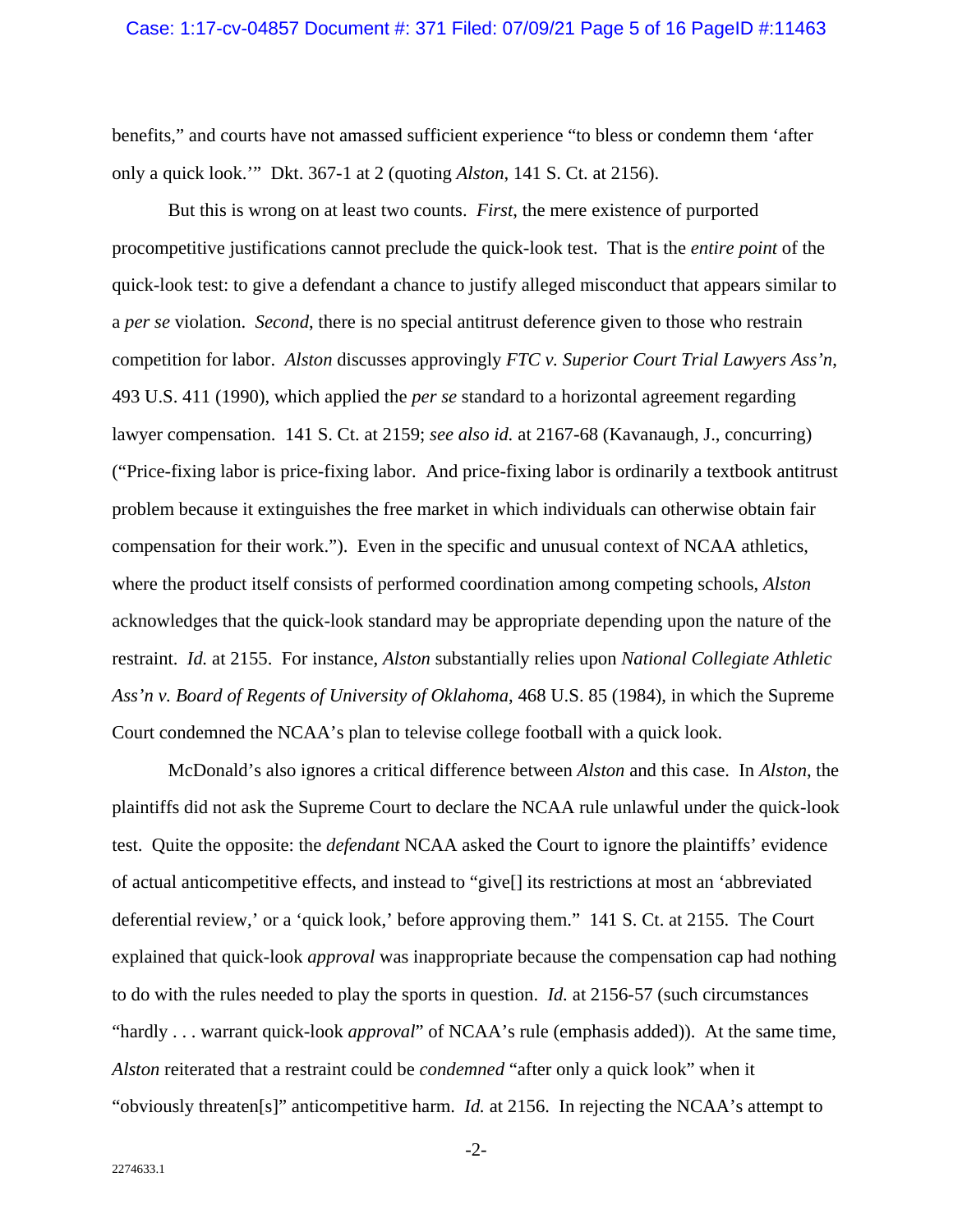turn the quick-look test to its favor, the Supreme Court cited *Board of Regents*, where the Court had "invoked abbreviated anti-trust review as a path to condemnation, not salvation." *Id.* at 2157. There is simply no support for McDonald's position that *Alston* forecloses quick-look *condemnation* of McDonald's No-Hire Agreement.

*Alston* confirms the rule of reason is flexible and an abbreviated version such as the quick-look test is appropriate to condemn McDonald's No-Hire Agreement. Whichever test is applied, however, common evidence answers, on a class-wide basis, whether McDonald's No-Hire Agreement violated the antitrust laws.

### **II.** *ALSTON* **CONFIRMS THAT THE QUICK-LOOK TEST IS APPROPRIATE HERE**

In *Alston*, college football and basketball players alleged that the NCAA's restrictions on member schools' ability to provide education-related benefits to them were anticompetitive. The agreement eliminated horizontal competition because the schools compete against each other for student athletes. *Id.* at 2154. Contrary to McDonald's suggestion, the Court did *not* hold that the quick-look test could not be used to condemn the NCAA teams' compensation agreements. The plaintiffs did not ask the Court to do so, because they had developed actual evidence of anticompetitive effects, *i.e.*, that the college athletes would have likely earned more benefits without the challenged NCAA rule. *Id.* at 2152, 2154.

In addition, the Court emphasized that whether the quick-look test is appropriate depends on the relationship between the restraint and the product in question, quoting the Seventh Circuit for the proposition that, "[j]ust as the ability of *McDonald's franchisees* to coordinate the release of a new hamburger does not imply their ability to agree on wages for counter workers, so the ability of sports teams to agree on a TV contract need not imply an ability to set wages for players." *Id.* at 2157 (quoting *Chi. Pro. Sports Ltd. P'ship v. Nat'l Basketball Ass'n*, 95 F.3d 593, 600 (7th Cir. 1996) (emphasis added)). In other words, legitimate cooperation between McDonald's and its franchisees with respect to their food menus and the like provides no justification to restrain competition for each other's workers. *See also Polygram Holding, Inc. v.* 

-3-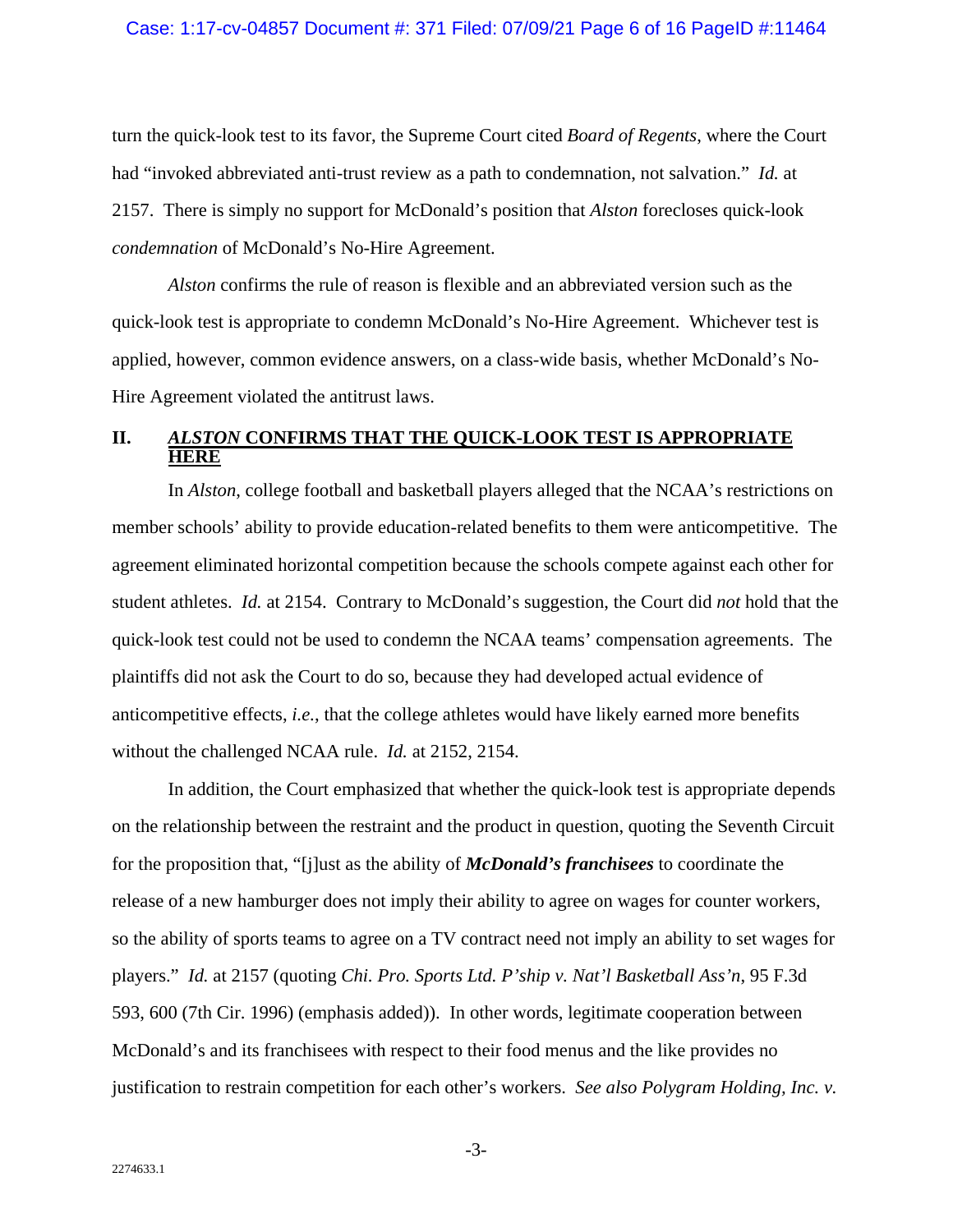*F.T.C.*, 416 F.3d 29, 37 (D.C. Cir. 2005) (applying quick-look test to condemn a restraint because "[a]n agreement between joint venturers to restrain price cutting and advertising with respect to products not part of the joint venture looks suspiciously like a naked price fixing agreement between competitors"). *See also* Dkt. 268 at 6 (citing record evidence that McDonald's and franchisees are independent employers who disclaim joint venture status).

*Alston*'s reliance on *Chicago Professional Sports* in this context refutes another of McDonald's suggestions: the notion that the No-Hire Agreement's anticompetitive effects are somehow unpredictable merely because they arise in the context of a fast-food franchise, as if rudimentary principles of economics are suspended there. *Cf. Arizona v. Maricopa Cnty. Med. Soc'y*, 457 U.S. 332, 351 (1982) (rejecting notion that antitrust rules "must be rejustified for every industry that has not been subject to significant antitrust litigation"). But the existence of procompetitive justifications is not what differentiates the rule of reason from the quick-look test, because both allow for potential procompetitive justifications. The only difference is how stringent the plaintiff's initial burden will be. Thus, whether McDonald's has good reason for the restraint does not change that it is a labor-market division that suppresses worker wages.

McDonald's ignores this extensive discussion in *Alston*, twisting the meaning and import of the Supreme Court's analysis. The fallacy of McDonald's position is further clarified by a review of the *Board of Regents* case that *Alston* relied on as an example of quick-look condemnation. In *Board of Regents*, the Supreme Court reviewed the lawfulness of an NCAA rule limiting the number of times a team could televise a game as well as the networks on which it could appear. 468 U.S. at 92-94. The Supreme Court held that the rules "no doubt . . . limit[ed] members' freedom to negotiate and enter into their own television contracts," and thus "share[d] characteristics of restraints . . . previously held unreasonable." *Id.* at 98-99. Namely, because NCAA member schools "compete against each other to attract television revenues, not to mention fans and athletes," their "participat[ion] in an association which prevents member institutions from competing against each other on the basis of price or kind of television rights

-4-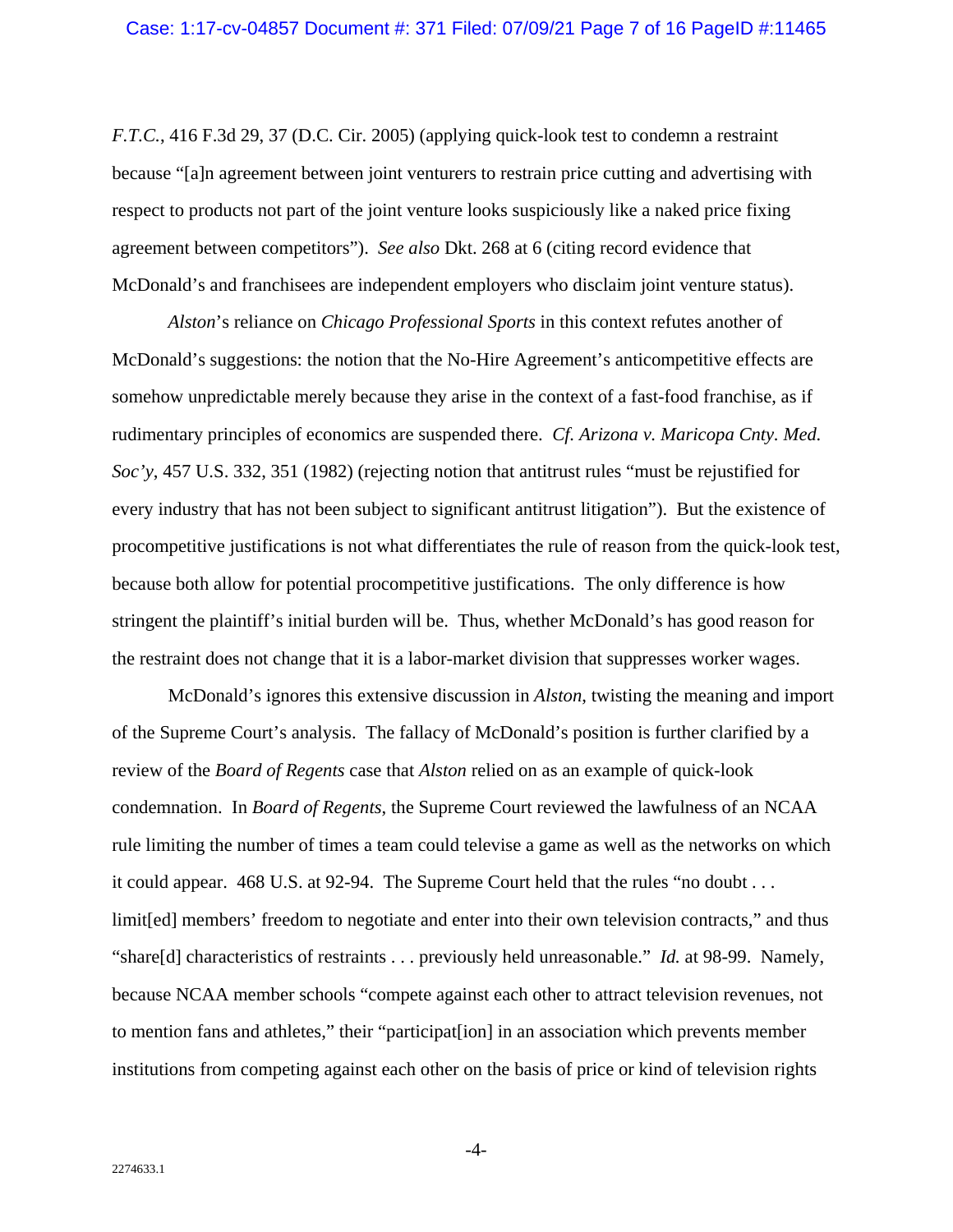that can be offered to broadcasters . . . created a horizontal restraint—an agreement among competitors on the way in which they will compete with one another." *Id.* at 99.

*Board of Regents* notes that such restraints are typically illegal *per se*, but that it would not apply that rule "to this case," emphasizing that "[t]his decision is *not* based on a lack of judicial experience with this type of arrangement," but rather because "this case involves an industry in which horizontal restraints on competition are essential if the product is to be available at all." *Id.* at 100-01 (emphasis added). Instead, the Court applied the quick-look test because "[t]he anticompetitive consequences of this arrangement are apparent. Individual competitors lose their freedom to compete." *Id.* at 106.

The NCAA, on the other hand, argued—much like McDonald's does here—that "its television plan can have no significant anticompetitive effect since the record indicates that it has no market power—no ability to alter the interaction of supply and demand in the market." *Bd. of Regents*, 468 U.S. at 109. But the Supreme Court rejected this proposition: "[a]s a matter of law, the absence of proof of market power does not justify a naked restriction on price or output. To the contrary, when there is an agreement not to compete in terms of price or output, no elaborate industry analysis is required to demonstrate the anticompetitive character of such an agreement." *Id.* at 109 (citation omitted). Because the restraint on its face made price non-responsive to demand, no proof of market power was needed and the restraint "requires some competitive justification even in the absence of a detailed market analysis." *Id.* at 110 & n.42 (agreeing "[t]here was no need . . . to establish monopoly power in any precisely defined market"). The Court then rejected the NCAA's procompetitive justifications. *Id.* at 114-20.

*Board of Regents* and *Alston* confirm there is no credence to McDonald's assertion that *Alston* precludes condemnation of its No-Hire Agreement under the quick-look test. To the contrary, the salient points justifying quick-look condemnation in *Board of Regents* apply here: the restraint embodied in the No-Hire Agreement "limit[s] [franchisees'] freedom to negotiate and enter into [employment contracts]" with employees of McOpCo or other McDonald's franchisees, and it prevents McDonald's restaurants "from competing against each other on the

-5-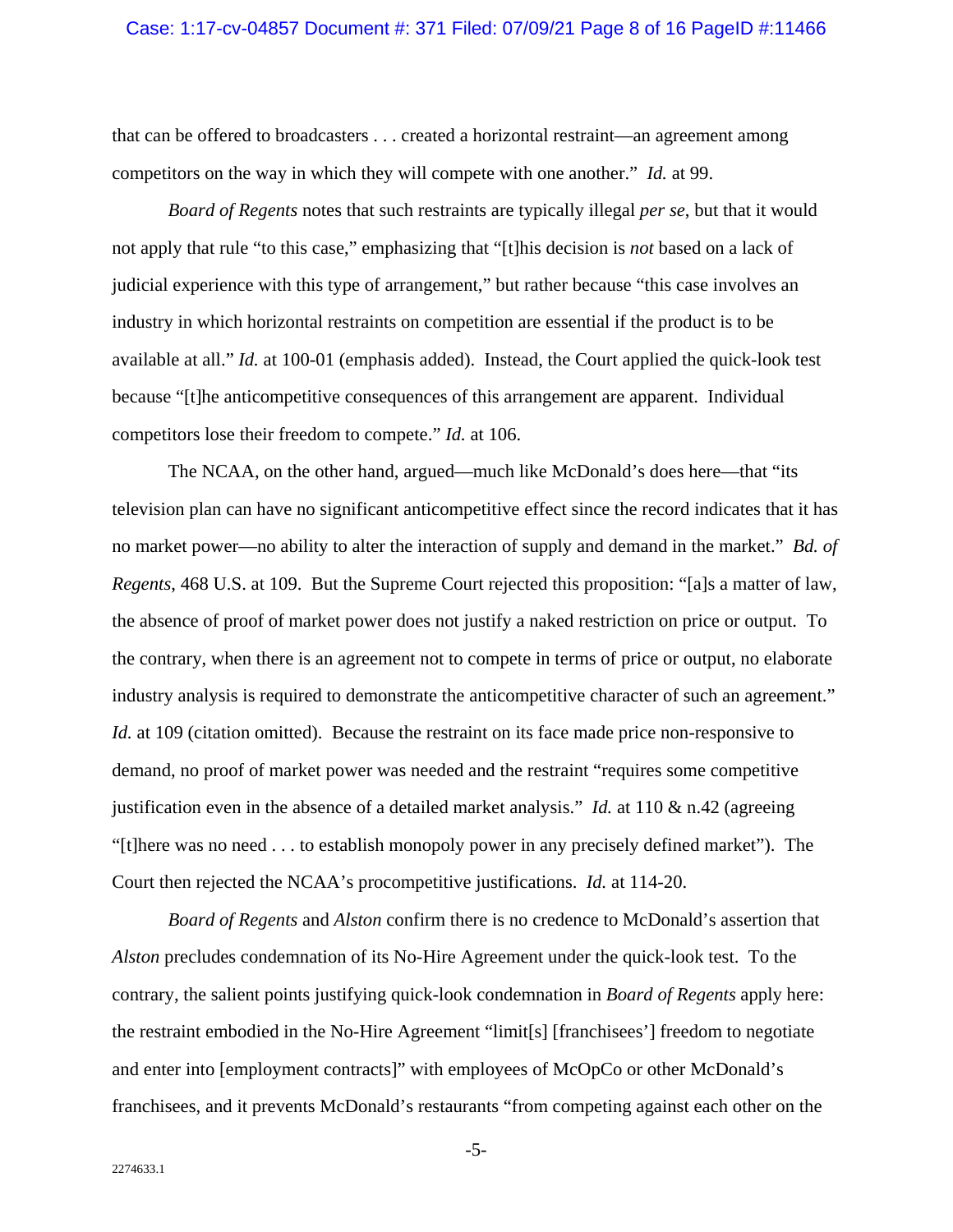basis of price [i.e., wages paid to workers]." *Id.* at 99. Thus, "[i]ndividual competitors lose their freedom to compete," so the restraint "has the effect of reducing the importance of [employee] preference in setting [wages]," and "eliminates competitors from the market." *Id.* at 106-08.

Moreover, the Supreme Court confirmed this Court got it exactly right by holding that "the quick look approach can be used where an observer with even a rudimentary understanding of economics could conclude that the arrangements in question would have an anticompetitive effect." Dkt. 53 at 9 (citation omitted). *See*, *e.g.*, *Cal. Dental Ass'n v. F.T.C.*, 526 U.S. 756, 770 (1999) (explaining "quick-look analysis carries the day when the great likelihood of anticompetitive effects can easily be ascertained" (citing *Law v. Nat'l Collegiate Athletic Ass'n*, 134 F.3d 1010, 1020 (10th Cir. 1998) (condemning cap on coach salaries after a "quick look") and *Chi. Pro. Sports*, 961 F.2d at 674-76 (same re: broadcasting limitations))).<sup>1</sup>

In addition, *Alston* had no trouble characterizing the NCAA rule as a "horizontal" restraint given the relationship of the teams in the labor market, even though the plaintiffs proved only common adherence to a centralized NCAA rule, rather than separate proof of direct, bilateral agreements between each and every sports team. 141 S. Ct. at 2154. This refutes McDonald's argument that a class cannot be certified unless common proof of such direct agreements between each and every franchisee is introduced. Dkt. 299 at 20-26.

In sum, *Alston* provides further support for the Court's earlier order holding that Plaintiffs stated a plausible claim under quick-look review. *See* Dkt. 53.

 $\overline{1}$ 1 McDonald's is also wrong to suggest that, in a labor restraint case, *Alston* requires the anticompetitive effect in the labor market to be balanced against supposedly procompetitive benefits in a consumer market. *See* Dkt. 367-1 at 2. In fact, the Supreme Court expressly stated that it was *not* adopting such a requirement because the parties had not presented the question to the Court. *See Alston*, 141 S. Ct. at 2155 (explaining that some *amici* had challenged the suitability of a cross-market analysis but "the parties before us do not pursue this line" and "we express no views on [such issues]"). The language quoted by McDonald's came from the Court's summary of the *parties'* dispute, not a statement about what issues the Court believed required a "fuller review." *See id.* at 2157. If anything, the opposite is true, since the Court approvingly quoted from a Seventh Circuit decision explaining that product coordination is *irrelevant* to the lawfulness of labor restraints. *Id*. (quoting *Chi. Prof. Sports*, 95 F.3d at 600).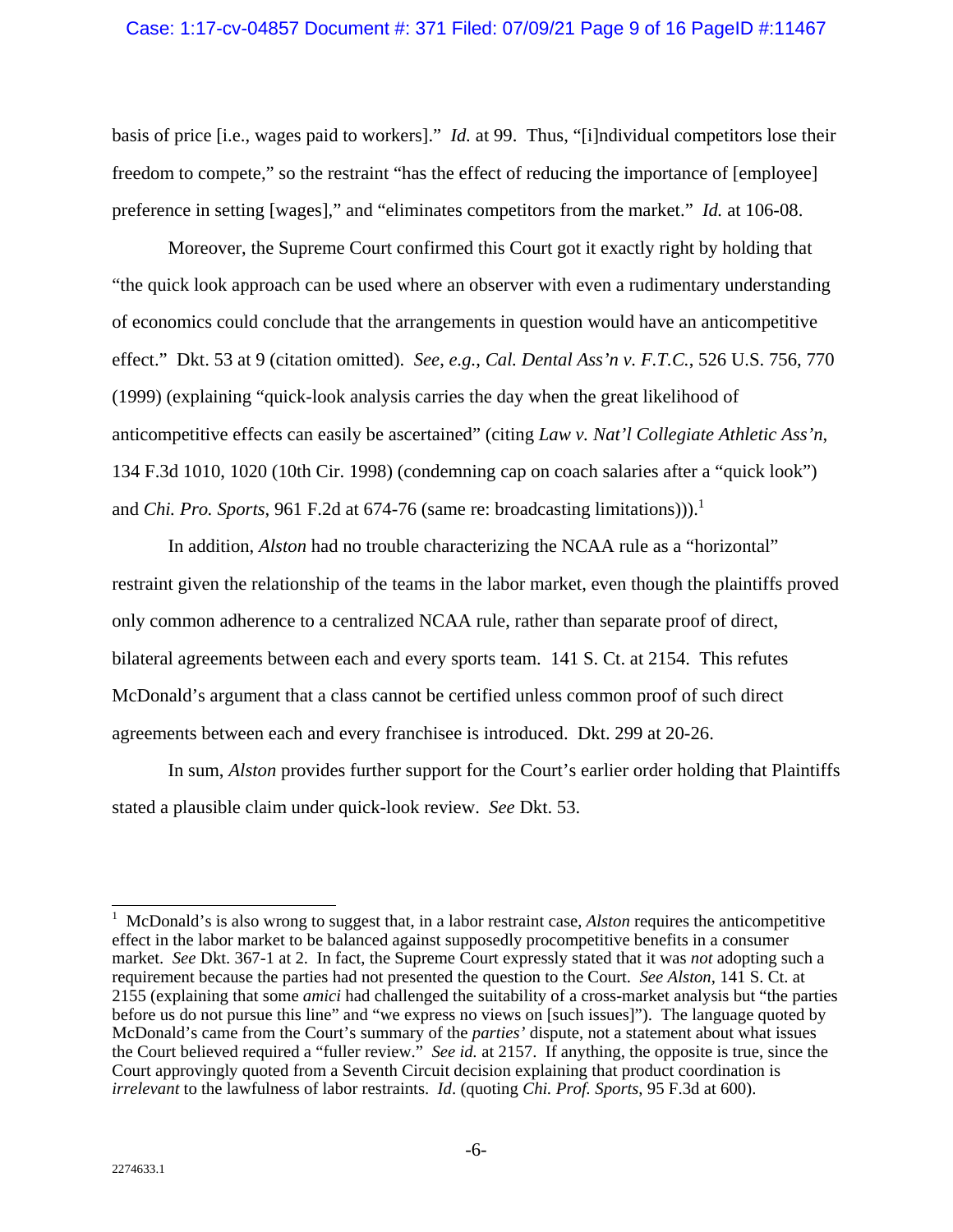#### **III.** *ALSTON* **CONFIRMS THAT THE RULE OF REASON IS FLEXIBLE AND MUST BE FASHIONED TO THE FACTS OF THE CASE**

McDonald's also distorts *Alston*'s guidance on the rule of reason. *Alston* explains that the rule of reason involves a "three-step, burden-shifting framework," according to which: (1) the plaintiff has the burden to prove the challenged restraint has a substantial anticompetitive effect; (2) the defendant then has the burden to show a procompetitive rationale for the restraint; and, if successful, (3) the plaintiff then must demonstrate that said procompetitive efficiencies can be achieved through less anticompetitive means. 141 S. Ct. at 2160 (citation omitted).<sup>2</sup>

The Supreme Court emphasized that there is no one-size-fits-all rigid rule of reason test, as McDonald's suggests. To the contrary, the framework "do[es] not represent a rote checklist, nor may [the steps] be employed as an inflexible substitute for careful analysis." *Alston*, 141 S. Ct. at 2160. Rather, "what is required to assess whether a challenged restraint harms competition can vary depending on the circumstances." *Id*. "The whole point of the rule of reason is to furnish 'an enquiry meet for the case, looking to the circumstances, details, and logic of a restraint' to ensure that it unduly harms competition before a court declares it unlawful." *Id.*

## **A. Anticompetitive Effects May Be Proven With Class-wide Evidence**

Plaintiffs satisfy their initial burden to demonstrate anticompetitive effects under the rule of reason by showing a defendant's wage-setting power. *Alston*, 141 S. Ct. at 2161.

 Plaintiffs have introduced abundant class-wide evidence and methods showing that McDonald's restaurants had such power, including sophisticated econometric models confirming wage suppression beyond the highest standard degree of statistical confidence. Singer Rept. ¶¶ 21-28, 32-38, 39-65. Dr. Singer controlled for local wages in the quick-service restaurant industry and other local economic factors including minimum wage, demonstrating a wage effect notwithstanding the existence of other low-wage employers besides McDonald's. *Id.* ¶¶ 49-50,

<sup>&</sup>lt;sup>2</sup> The difference between the rule of reason and the *per se* test is that for the latter category, the law conclusively presumes anticompetitive effects at step (1) and does not permit the defendant to attempt to justify it through procompetitive rationales at step (2). The difference between the rule of reason and the quick-look test is that the plaintiff's burden at step (1) is relaxed, but the defendant still has the opportunity to justify the restraint at step (2). All three tests answer the same question: whether a restraint is anticompetitive. *See Bd. of Regents*, 468 U.S. at 104. Thus, they are not three different legal claims, but three ways of assessing the same cause of action under the Sherman Act.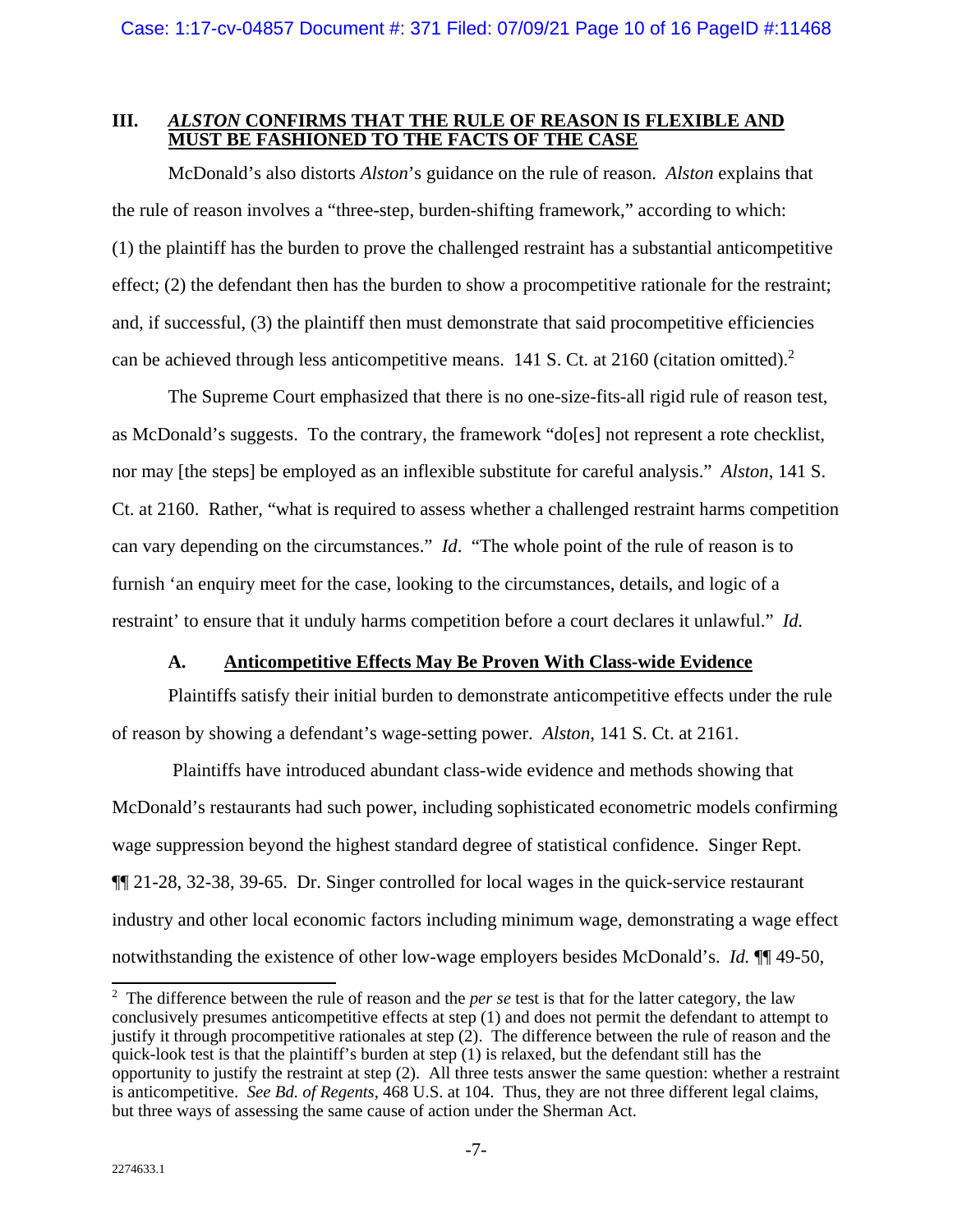58-59. McDonald's does not propose any omitted variable, much less one capable of accounting for the wage suppression. These results confirm "rudimentary economics": when "competitors agree not to hire each other's employees, wages for employees will stagnate." Dkt. 53 at 14. That wage effect is only possible because McDonald's and its franchisees actually possess a meaningful degree of monopsony power over class members. Singer Rept. ¶¶ 25-28, 60-65. No further market definition exercise is required to reach that conclusion. *Id.*; Dkt. 268 at 22-26 (explaining classwide proof of monopsony power and impact); Dkt. 346 at 2-5; Dkt. 325 at 3-6.

Market definition cannot alter the analysis here because Dr. Singer's method of showing anticompetitive effects does not depend upon it. This is in line with standard and well-accepted methods of estimating wage effects in labor economics, including in peer-reviewed scholarship from McDonald's own expert. *E.g.*, Dkt. 325 at 3-6. This also follows the Supreme Court's guidance in *Board of Regents*, 468 U.S. at 110 & n.42, on which *Alston* substantially relies, as set forth above. No more should be required, particularly given that the No-Hire Agreement is an express market allocation among direct horizontal competitors—properly characterized by this Court as *competing* brands in the labor market.<sup>3</sup> Dkt. 53 at 15. Even if the franchise context precludes the *per se* standard (and it should not<sup>4</sup>), or even the quick-look test (it most certainly does not), the misconduct here is "close enough" to a naked market allocation that Plaintiffs may

<sup>&</sup>lt;sup>3</sup> Indeed, because McOpCo also employs people to work in its own restaurants, it competes directly as an employer with franchisees. Dkt. 53 at 14-15 ("in the market for employees, the McDonald's franchisees and McOpCos within a locale are direct, horizontal, competitors"). The relationship between McOpCo and franchisees is thus even more horizontal than in *Alston*, because only the NCAA member schools not the NCAA itself—compete for student athletes' labor.

<sup>&</sup>lt;sup>4</sup> At the motion to dismiss stage, the Court reasoned that the No-Hire Agreement was "ancillary" because it was in the franchise agreements. Dkt. 53 at 13-14. Respectfully, this conclusion was premature. "[C]learly a restraint does not qualify as 'ancillary' merely because it accompanies some other agreement that is itself lawful." Phillip E. Areeda & Herbert Hovenkamp, *Antitrust Law* ¶ 1908 (4th ed. 2021). Rather, it is only ancillary if necessary to achieve otherwise unattainable procompetitive benefits, a question of fact based on the substance of a restraint not the form in which it is memorialized. *See Blackburn v. Sweeney*, 53 F.3d 825, 827-29 (7th Cir. 1995) (holding that market division agreement within law firm dissolution agreement was "naked," not "ancillary," because "at the time it was entered it was not necessary for the dissolution of the partnership and the resulting potential increase in competition" and had "infinite duration"); *see also Bd. of Regents*, 468 U.S. at 110 (describing restraint as "naked" even though it was part of larger contract and collaborative activity); *Polygram Holding*, 416 F.3d at 37 (restraint in joint venture "naked" when concerning product outside the collaboration). At the merits stage, Plaintiffs will show that the No-Hire Agreement was unnecessary to any purported procompetitive benefit, with common evidence.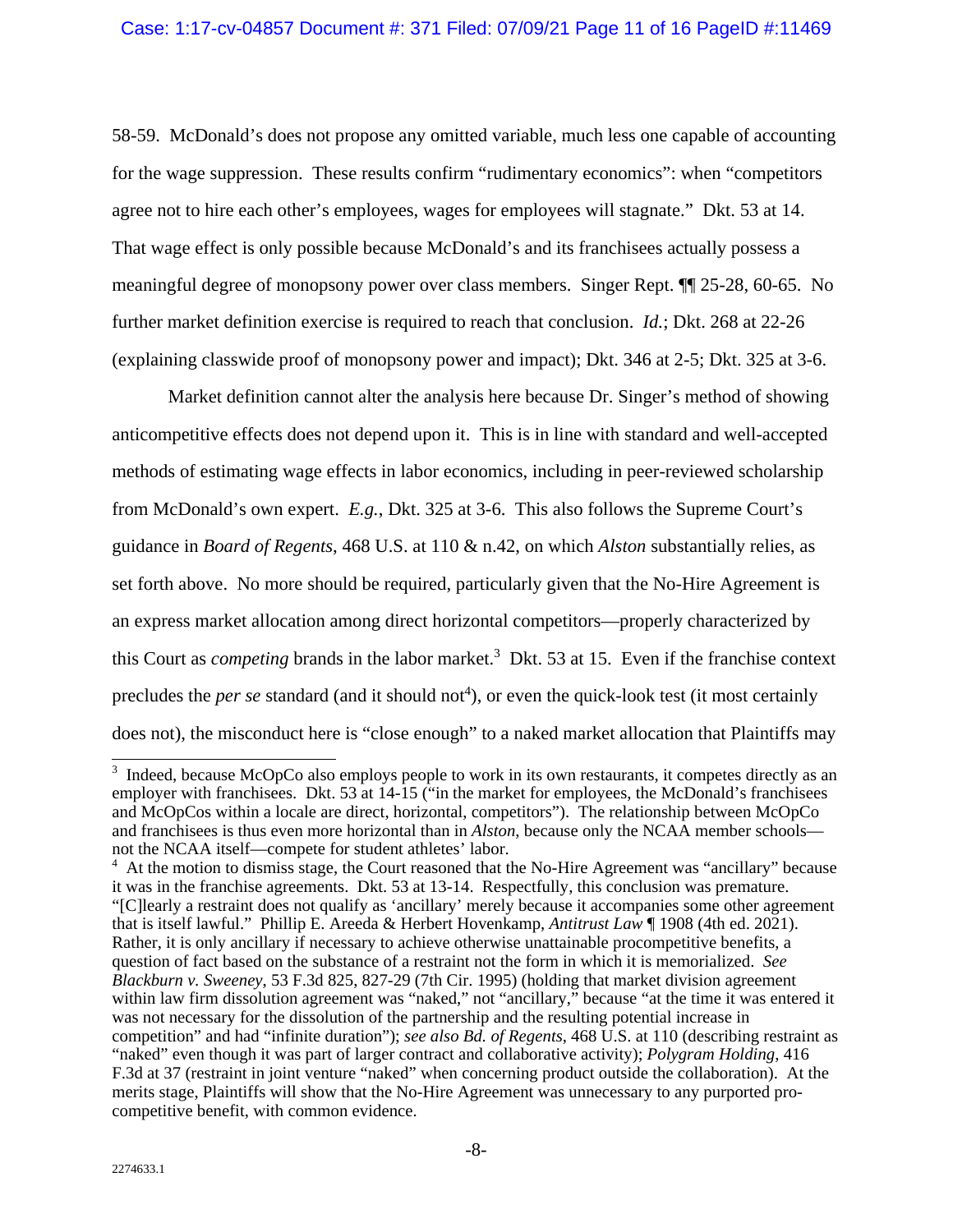#### Case: 1:17-cv-04857 Document #: 371 Filed: 07/09/21 Page 12 of 16 PageID #:11470

satisfy their initial burden upon direct proof of market power through wage suppression, and then the burden would shift to McDonald's to attempt to justify the restraint. *See In re Sulfuric Acid Antitrust Litig.*, 703 F.3d 1004, 1007-08 (7th Cir. 2012) (rejecting the proposition that the rule of reason always requires proof of market power through market definition because "even if a challenged practice doesn't quite rise to the level of *per se* illegality, it may be close enough to shift [the burden] to the defendant"). This is the appropriate "enquiry meet for the case." *Alston*, 141 S. Ct. at 2160 (citation omitted).

At the *merits* stage, whatever legal standard applies to the jury's evaluation of McDonald's No-Hire Agreement, Plaintiffs will use common evidence and methods to satisfy their initial burden. In addition to Dr. Singer's econometrics, Plaintiffs have marshalled other expert, documentary, and testimonial evidence that McDonald's employees receive specific, consistent training nationwide, creating a cognizable market for those skills among independent McDonald's restaurant employers. *See* Dkt. 346 at 3-4; Cappelli Rept. ¶¶ 48-62; Dkt. 325 at 5-6.

#### **B. McDonald's Purported Procompetitive Justification Is A Common Question With A Common Answer**

Under all versions of the rule of reason, once Plaintiffs have met their initial burden, then McDonald's must marshal *legitimate* procompetitive justifications.5 *Alston*, 141 S. Ct. at 2160. McDonald's asserts the No-Hire Agreement "protects" franchisees' investment in training. Dkt. 299 at 3. But this is merely a euphemism for preventing labor competition and suppressing wages. Singer Rept. ¶ 88. To make this argument, McDonald's must admit that the No-Hire Agreement reduced franchisees' costs by removing the most obvious alternative employers (other McDonald's restaurants) from the competitive landscape, thus enabling them to pay their employees less than they otherwise would need to. As the Court observed, instead of "unlawful

<sup>&</sup>lt;sup>5</sup> This will be a difficult task for McDonald's. As a leading authority on antitrust law, Professor Herbert Hovenkamp, has recently observed with respect *to this very case*, "broad limitations on inter-franchisee transfer of employees [should] be regarded with suspicion, "the usual free rider rationales . . . should not be accepted without clear proof that they apply in a particular case," and "[w]hat [economics] suggests is that the real initiative for these franchise wide agreements covering all types of employees is not the protection of learning at all, but rather cartel suppression of wages." Herbert J. Hovenkamp, *Competition Policy for Labour Markets,* U. of Penn. Inst. for Law & Econ. Research Paper No. 19-29, at 11-13 (May 17, 2019), available at https://scholarship.law.upenn.edu/faculty\_scholarship/2090/.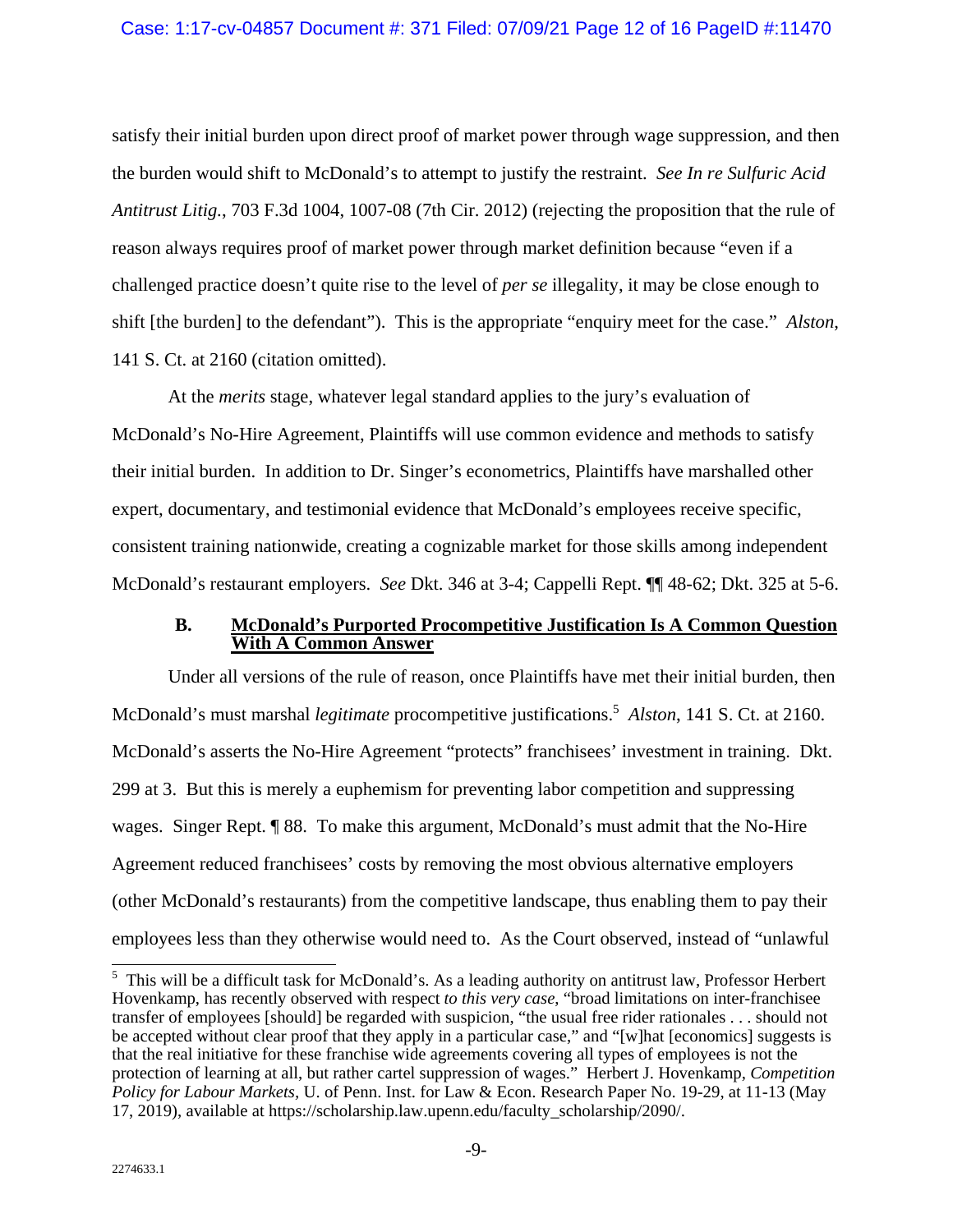#### Case: 1:17-cv-04857 Document #: 371 Filed: 07/09/21 Page 13 of 16 PageID #:11471

market division," the obvious antidote to the threat of other employers hiring away workers is "paying higher wages/salaries." Dkt. 53 at 15. And this is what happened. When the No-Hire Agreement ended, Class member wages rose, and McDonald's continued to operate as before. McDonald's employers "protected" their investments in training by paying employees more competitive wages, without resorting to unlawful market division. This is the goal of the antitrust laws. "In the Sherman Act, Congress tasked Courts with enforcing a policy of competition on the belief that market forces 'yield the best allocation' of the Nation's resources." *Alston*, 141 S. Ct. at 2147 (quoting *Bd. of Regents*, 468 U.S. at 104 n.27).

McDonald's also suggests the No-Hire Agreement somehow makes McDonald's more competitive in the hamburger market. Dkt. 367-1 at 2. McDonald's cites no authority for the notion that a restraint in one market can be justified by purported benefits in another, and *Alston*  "express[ed] no view[]" on this. 141 S. Ct. at 2155. *But see United States v. Topco Assocs., Inc.*, 405 U.S. 596, 611 (1972) ("If a decision is to be made to sacrifice competition in one portion of the economy for greater competition in another portion this . . . is a decision that must be made by Congress and not by private forces or by the courts."). But this unexplained and unsupported assertion is also mind-boggling: why would consumer preference or burger quality require workers with limited mobility and sub-competitive wages? These are not cognizable procompetitive justifications. *Cf. Alston*, 141 S. Ct. at 2167 (Kavanaugh, J., concurring) ("All of the restaurants in a region cannot come together to cut cooks' wages on the theory that 'customers prefer' to eat food from low-paid cooks."). Rather, it is just McDonald's invalid attempt to "launder its [restraint] of labor by calling it product definition." *Id.* at 2168.

Regardless, whether McDonald's has a legitimate procompetitive justification is a common question that will be resolved by common evidence, as McDonald's own expert admits. *See* Noss Decl., Ex. 1 at 185:6-8.

#### **IV. CONCLUSION**

*Alston* confirms that Plaintiffs' claims and McDonald's purported defenses can both be evaluated with common evidence that will generate class-wide answers.

-10-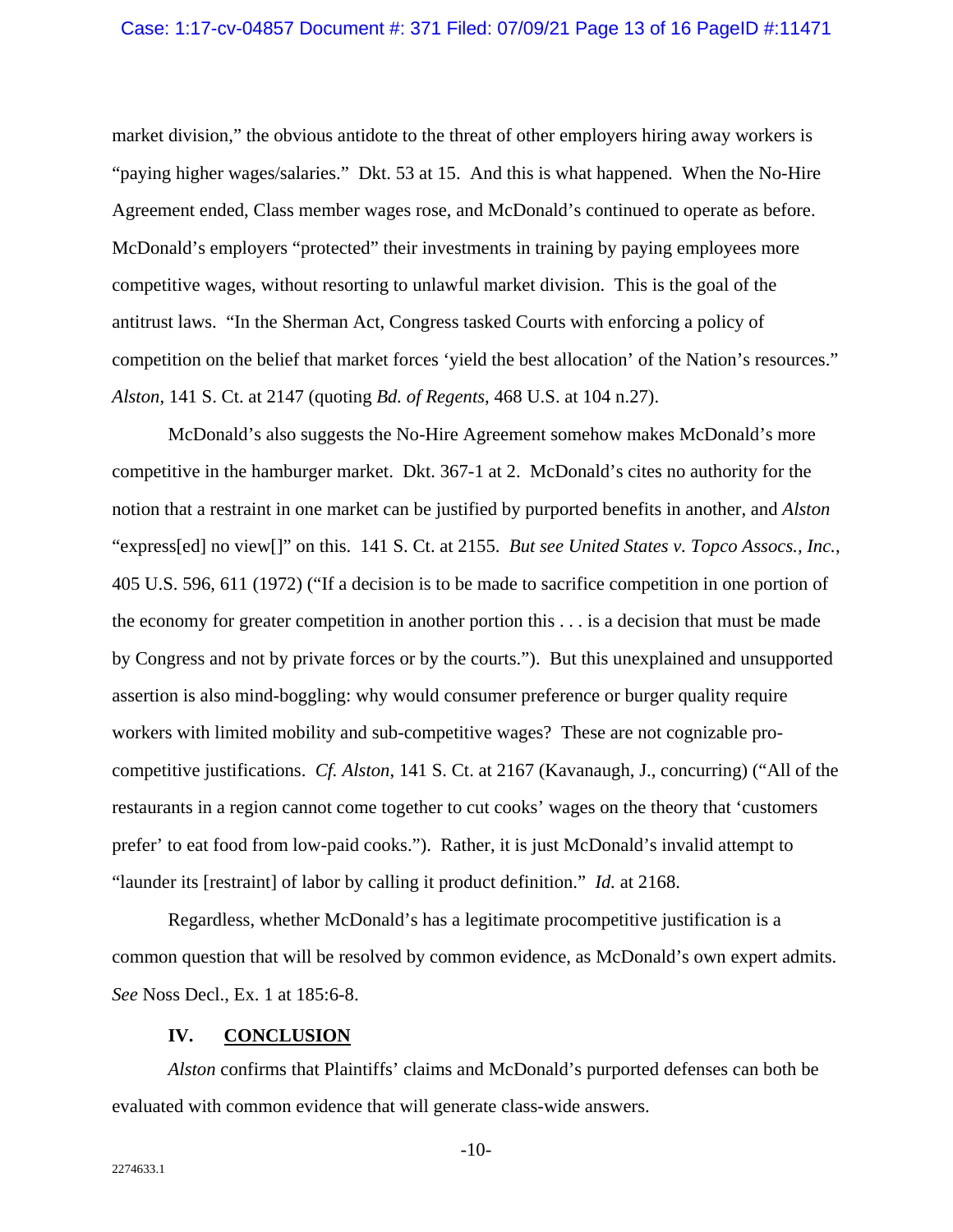Dated: July 9, 2021 Respectfully submitted,

*s/ Dean M. Harvey*

Dean M. Harvey\* Anne B. Shaver\* Lin Y. Chan\* Yaman Salahi\* **LIEFF CABRASER HEIMANN & BERNSTEIN, LLP**  275 Battery Street, 29th Floor San Francisco, California 94111-3339 Tel: (415) 956-1000 dharvey@lchb.com ashaver@lchb.com lchan@lchb.com ysalahi@lchb.com

Derek Y. Brandt (#6228895) Leigh M. Perica (#6316856) Connor P. Lemire\* **MCCUNE WRIGHT AREVALO, LLP**  231 North Main Street, Suite 20 Edwardsville, Illinois 62025 Tel: (618) 307-6116 Fax: (618) 307-6161 dyb@mccunewright.com lmp@mccunewright.com

Richard D. McCune\* Michele M. Vercoski\* **MCCUNE WRIGHT AREVALO, LLP**  3281 East Guasti Road, Suite 100 Ontario, California 91761 Tel: (909) 557-1250 rdm@mccunewright.com mmv@mccunewright.com

Walter W. Noss\* Sean C. Russell\* **SCOTT+SCOTT ATTORNEYS AT LAW LLP**  600 West Broadway, Suite 3300 San Diego, California 92101 Tel:  $(61\overline{9})$  233-4565 wnoss@scott-scott.com sean.russell@scott-scott.com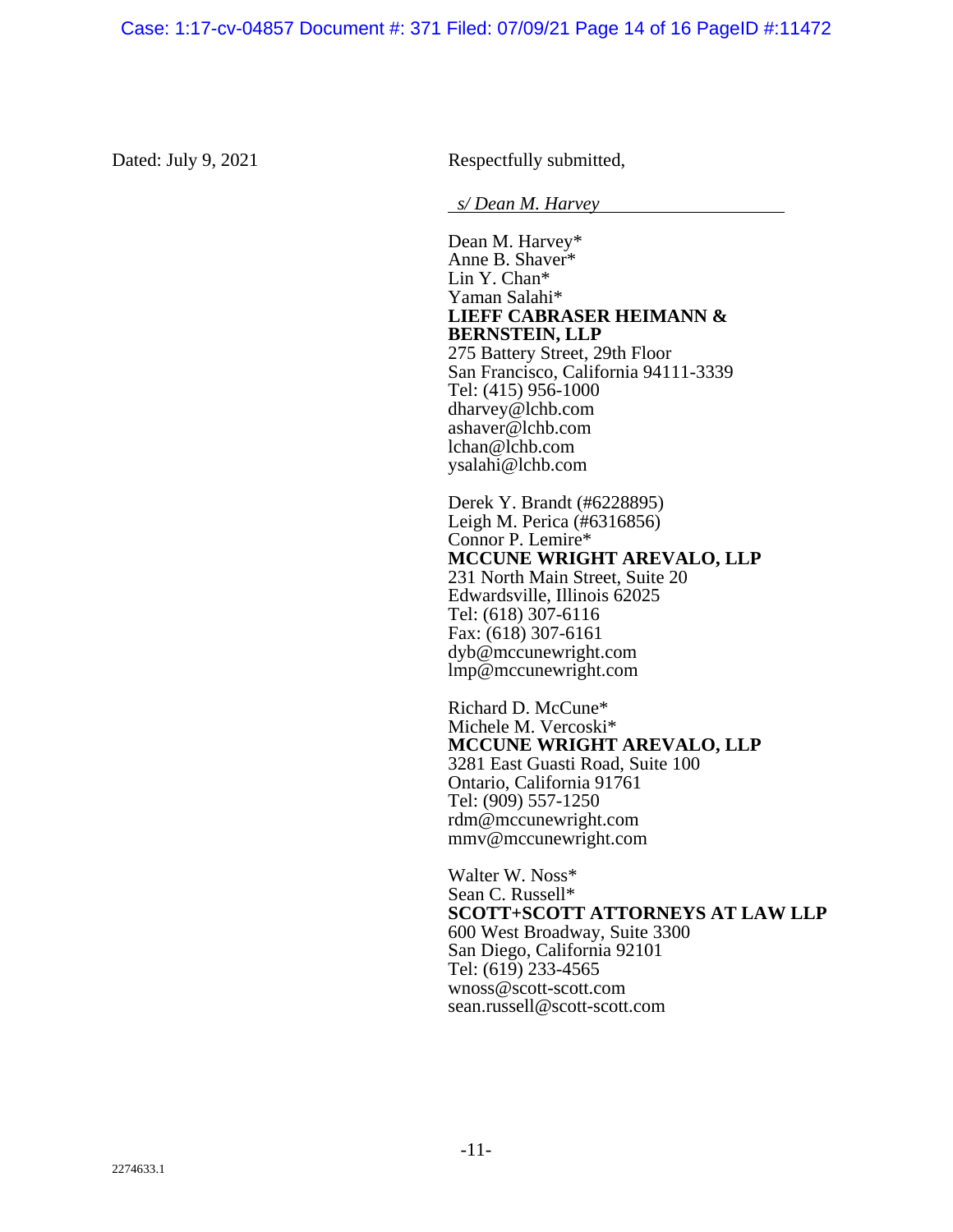Case: 1:17-cv-04857 Document #: 371 Filed: 07/09/21 Page 15 of 16 PageID #:11473

Michelle E. Conston\* **SCOTT+SCOTT ATTORNEYS AT LAW LLP**  The Helmsley Building 230 Park Avenue, 17th Floor New York, New York 10169 Tel: (212) 223-6444 mconston@scott-scott.com

*Attorneys for Individual and Representative Plaintiffs Leinani Deslandes and Stephanie Turner* 

\* Admitted *pro hac vice*